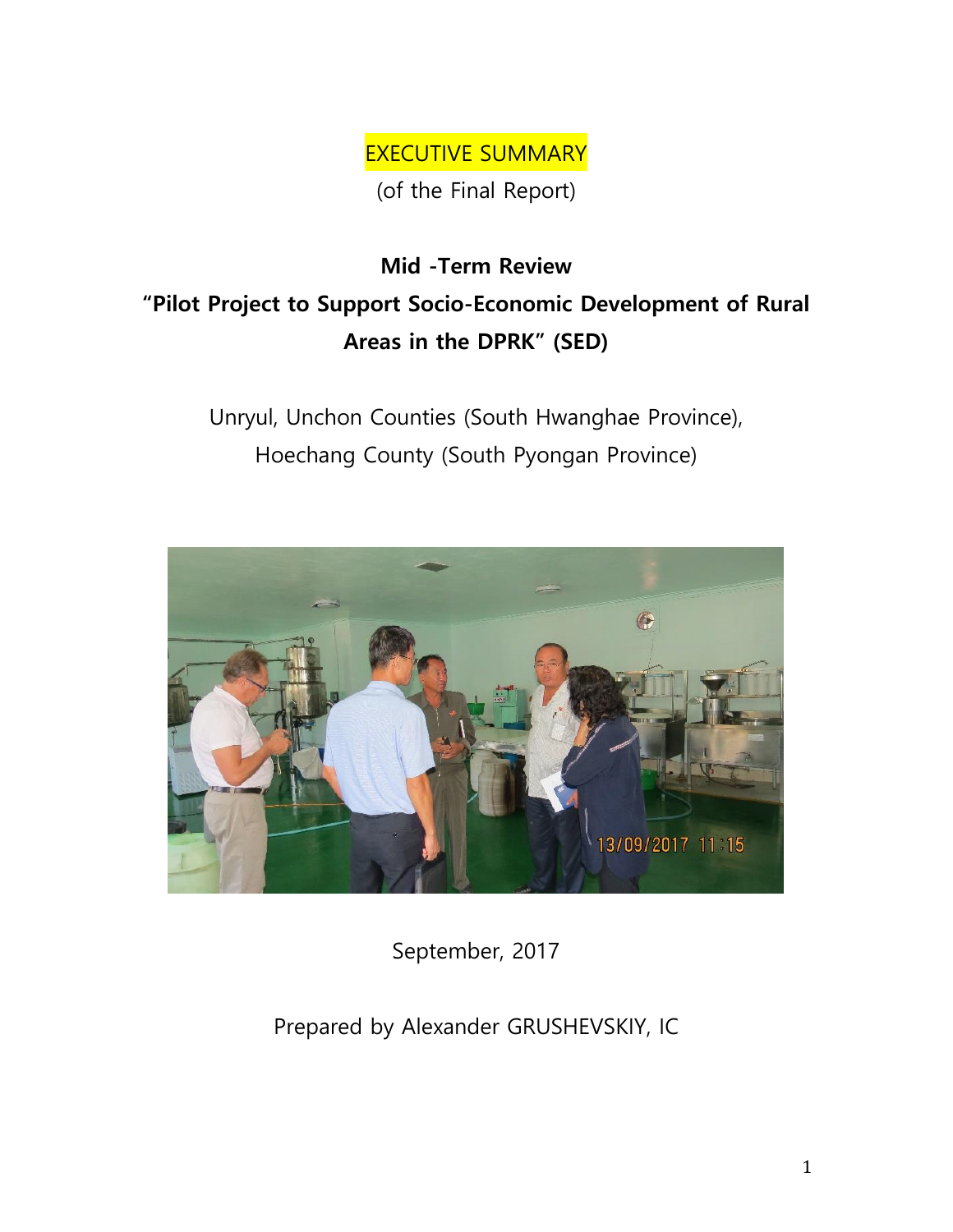| Project:                                         | Pilot Project to Support Socio-economic  |  |
|--------------------------------------------------|------------------------------------------|--|
|                                                  | Development of Rural Areas in DPRK (SED) |  |
| <b>Award ID:</b>                                 | 00074805                                 |  |
| <b>Project ID:</b>                               | 00087041                                 |  |
| <b>Start date:</b>                               | June 2013                                |  |
| <b>End Date:</b>                                 | July 2018 <sup>1</sup>                   |  |
| <b>Implementing Agent:</b>                       | UNDP/DIM                                 |  |
| Total Project Budget: USD 5,240,309 <sup>2</sup> |                                          |  |
| 2017 Planned Budget: USD 2,285,450               |                                          |  |

The MTR was undertaken by an International Consultant - Mr Alexander Grushevskiy, who was accompanied in the meetings and site visits by Mr. Yu Hua, Project Manager; Mr. Kyong Il Ri, Programme Analyst; Mr. Jong Kwang Ho, National Training Coordinator; and Mr. Byol Song Kim, Project Administrative Assistant.

## **Acknowledgements**

 $\overline{a}$ 

The evaluator would like to express his gratitude and appreciation for the support provided both by the SED Project Team and UNDP-DPRK Country Office.

He would also like to thank all national stakeholders and beneficiaries, who allowed access to their production facilities and training centers, and agreed to provide their comments and feedback during the course of in-country mission (11 – 22 September 2017) - the information and opinions shared have been crucial to the preparation of this Mid-Term Review.

<sup>&</sup>lt;sup>1</sup> A two-year extension was approved for the project (from end of July 2016 to July2018).

<sup>2</sup> USD 912,000 was added for the two-year project extension.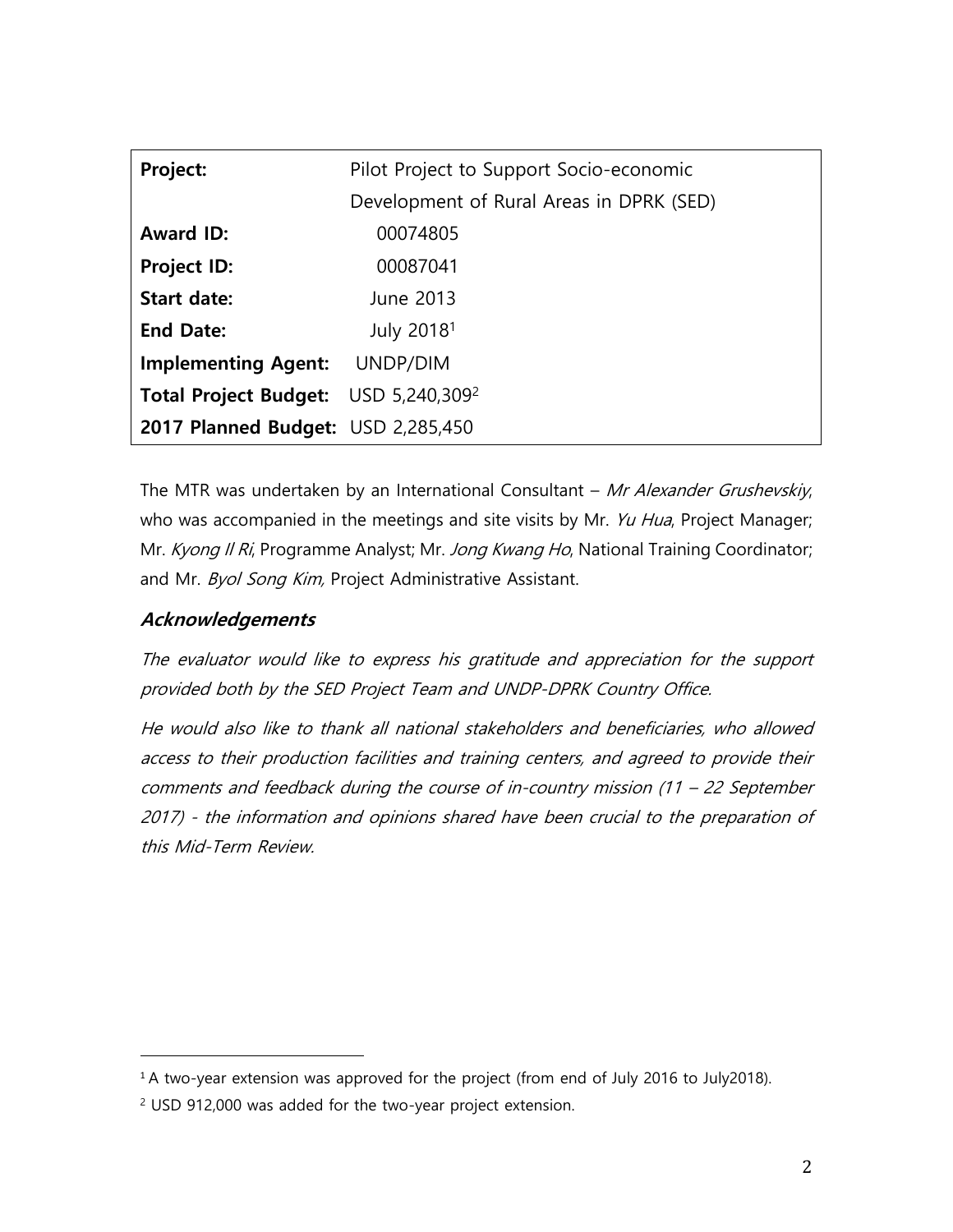## **Table of Content**

| $\mathbf 1$ .                                                                 |  |
|-------------------------------------------------------------------------------|--|
| 2. PROJECT DESCRIPTION AND BACKGROUND  ERROR! BOOKMARK NOT DEFINED.           |  |
|                                                                               |  |
|                                                                               |  |
|                                                                               |  |
|                                                                               |  |
|                                                                               |  |
|                                                                               |  |
|                                                                               |  |
|                                                                               |  |
|                                                                               |  |
|                                                                               |  |
| 3.1 PROJECT ADAPTIVE MANAGEMENT AND ASSESSMENT OF EFFICIENCY  ERROR! BOOKMARK |  |
| <b>NOT DEFINED.</b>                                                           |  |
| 3.2 PROJECT STRATEGY AND ASSESSMENT OF THE SED RELEVANCE  ERROR! BOOKMARK NOT |  |
| DEFINED.                                                                      |  |
| 3.3 PROGRESS TOWARDS RESULTS AND ASSESSMENT OF THE SED EFFECTIVENESS ERROR!   |  |
| <b>BOOKMARK NOT DEFINED.</b>                                                  |  |
|                                                                               |  |
| 4 CONCLUSIONS AND DECOMMENDATIONS EDDON DOOVMANY NOT DEFINED                  |  |

**4. CONCLUSIONS AND RECOMMENDATIONS............**ERROR! BOOKMARK NOT DEFINED.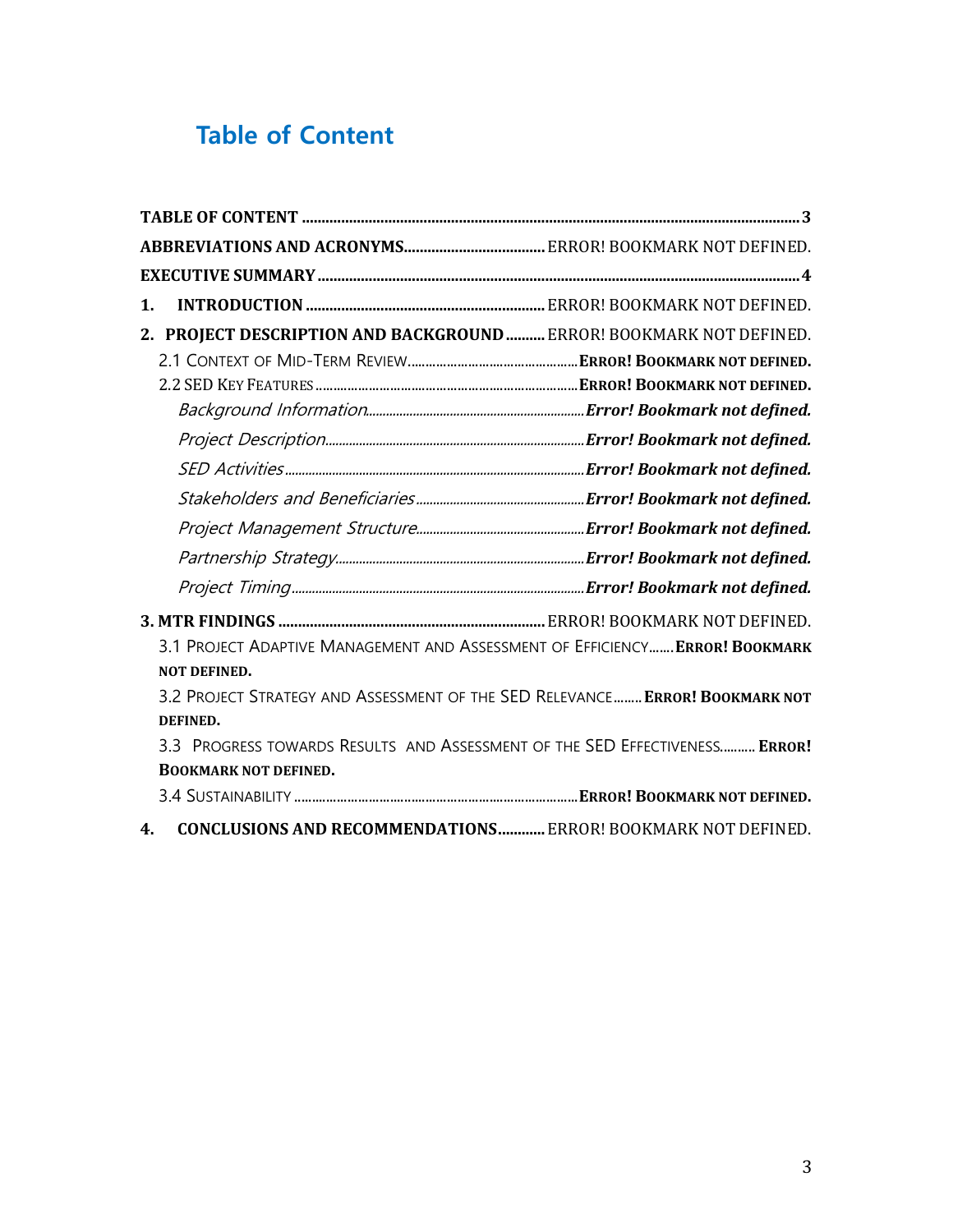## **Executive Summary**

The Pilot Project to Support Socio-economic Development of Rural Areas in DPRK (SED) was launched in June 2013 after two years of consultations, review and approval process. The project is implemented by UNDP in direct implementation modality (DIM) in cooperation with UNIDO, for specific components, though a UN Agency to UN Agency Contribution Agreement signed in November 2016.

Being designed as a development intervention, SED also had a strong humanitarian dimension the project addresses the evolving priority needs of people in DPRK through an integrated intervention aiming first of all at at improving nutritional security and overall reducing poverty alleviation in rural areas of the country. In line with national development priorities and the 2017-2021 United Nations Strategic Framework (UNSF), the SED's objective is to improve the living standards of people in three pilot counties in DPRK by way of revitalizing food and daily necessity production units, expanding raw material bases, as well as strengthening local capacities needed for such development.

The SED's outcome is formulated as follows: "Increased standards of living and sustainable livelihood".

The project is implemented in partnership with local counterparts at the local/county level targeting communities (Ri) in rural/semi-rural areas of DPRK $<sup>3</sup>$  under overall</sup> coordination of the National Coordinating Committee (NCC) and technical guidance of line ministries.

The project outputs include:

 $\overline{a}$ 

Output 1: Employment and income generation in rural community industries improved for more productive activities, improved standards of living and livelihoods including convenience food processing by local household cooperatives in rural areas:

1.1 Production improvement of selected local food processing factories.

<sup>&</sup>lt;sup>3</sup> Namely Unryul, Unchon counties in South Hwanghae province, and Hoechang county in South Pyongan province.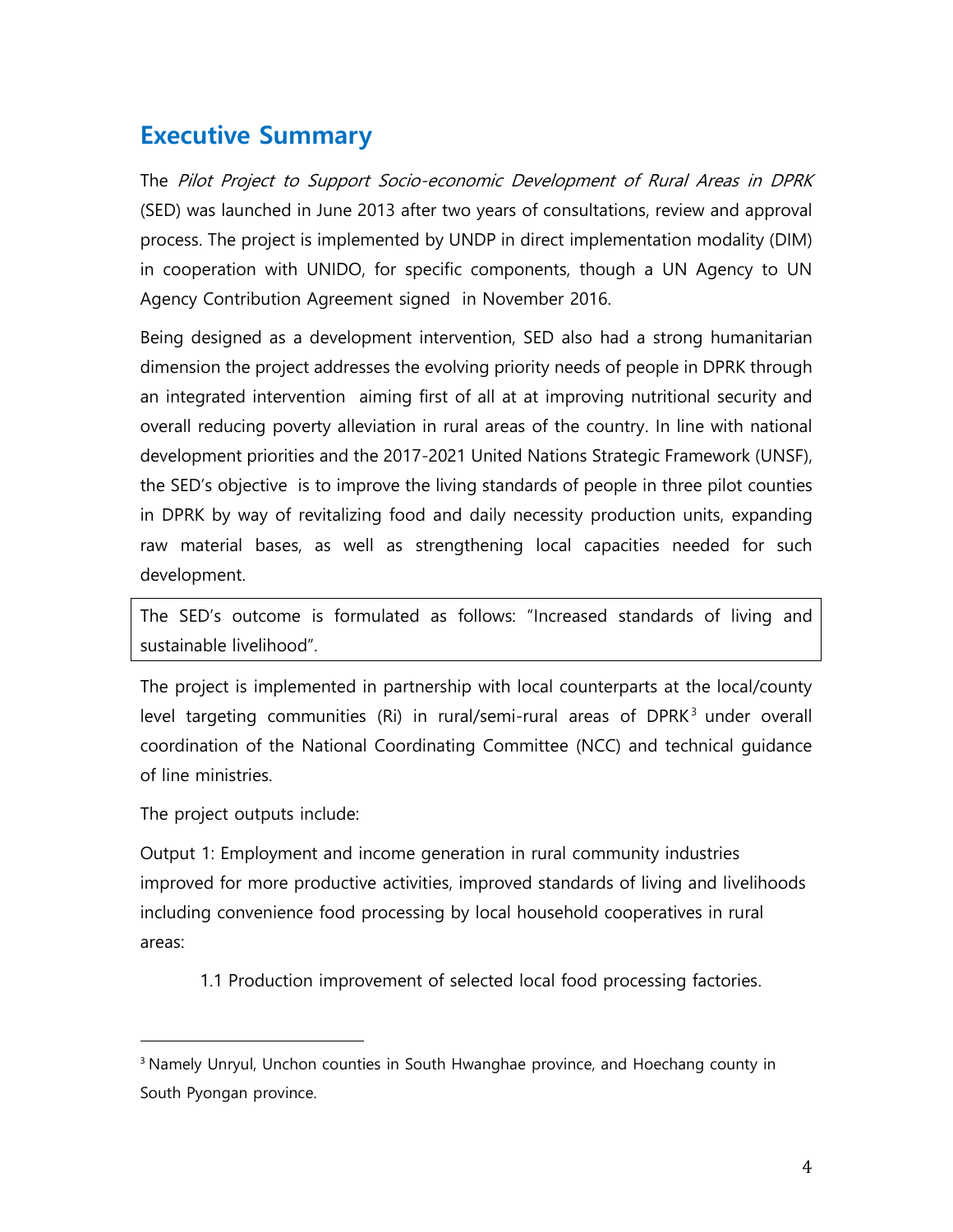- 1.2 Wild fruit and edible plant processing for nutrition improvement and food security in the mountainous areas of DPRK.
- 1.3 Enabling the production and processing of protein rich plants.

Output 2: Household food security improved and income generating activities enhanced for rural population:

> 2.1 Capacity Building of Local Raw Material Bases for Soap and Paper (Clay) Production.

2.2 Production revitalization of Daily-Necessities Factories (DNF) based on their own raw material bases.

Output 3: Rural production systems and institutions strengthened for efficient utilization of livelihood:

> 3.1 Capacity Building of Community Organizations for More Productive Activities and Improved Income Generation.

3.2 Support to Community Capacity for Knowledge Dissemination for Local Sustainable Production.

The experience, best practices, and lessons learned from implementation of SED could be applied later on in other rural areas of DPRK and possibly expanded to a wider range of sectors and industries to meet the local humanitarian and development needs.

The pilot project, with a budget of USD 4,328,309, was initially expected to be completed by July 2016. Slow progress was however recorded from the start, resulting from various administrative and technical difficulties encountered, which were beyond control of the UNDP PMT and CO. With approval from UNDP HQ in December 2015, the project was extended for two years till July 2018, its total budget being increased by USD 912,000 to a total of USD 5,240,309. Progress under the SED project was however further negatively affected by a series of additional challenges, ranging from general geopolitical tensions at the regional and international level, and newly introduced regimes of sanctions, to increasingly restrictive procedures for financial transactions and procurement. The cooperation between UNDP and UNIDO has also been marked with difficulties and frustrations, in view of the changing environment and inherent constraints, notably the lack of banking channels, UNDP's stringent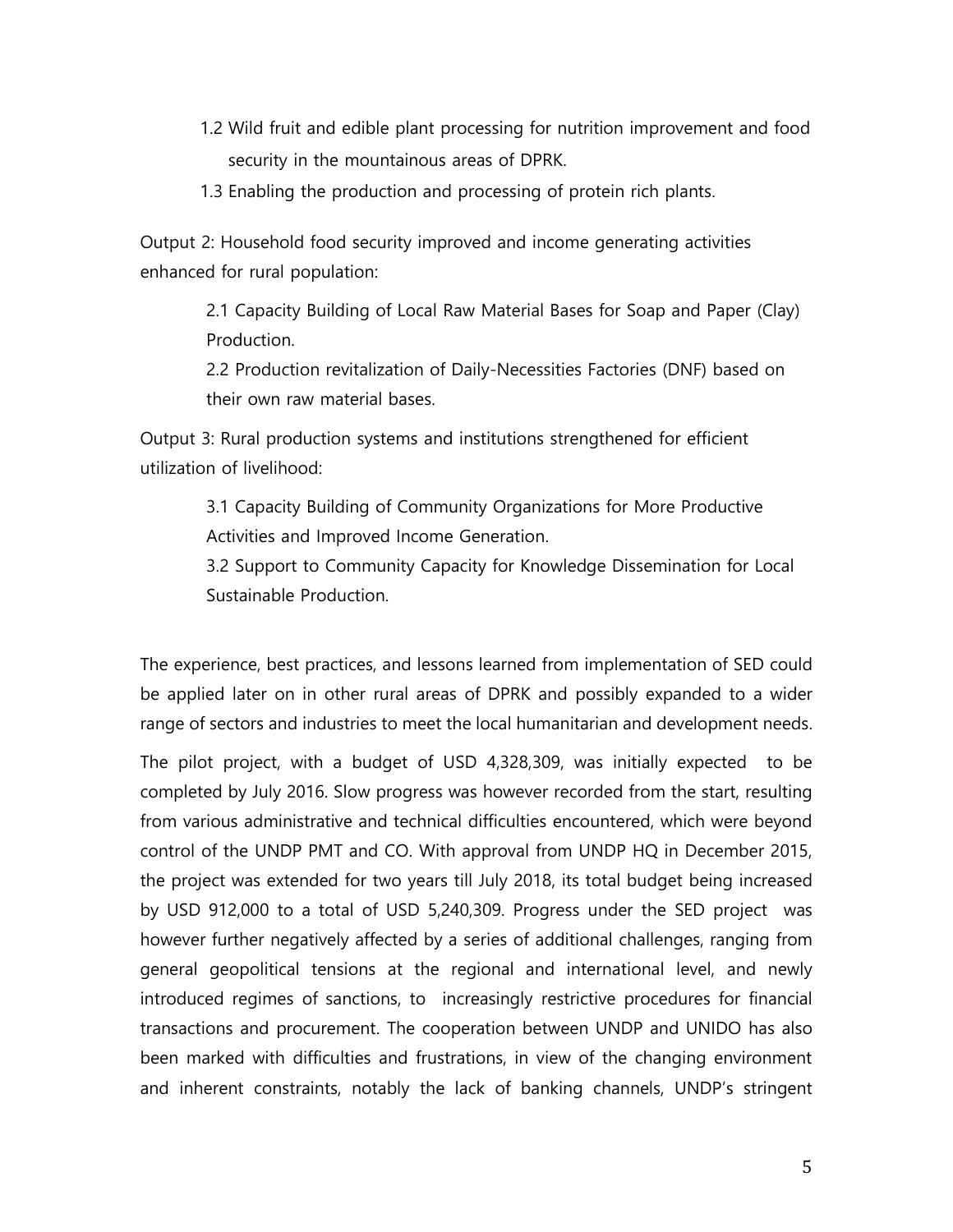internal control framework, and remote management by UNIDO, UNIDO being a nonresident agency in DPRK.

Under these circumstances, as per UNDP Programme and Operations Policies and Procedures (POPP) requirements, an external mid-term review of SED was initiated by the UNDP CO with the following major purposes:

- to assess progress in the project implementation and analyse reasons for delays and deviations;
- to identify successes and failures, major bottle-necks and to formulate the lessons learned; and
- to provide recommendations to the project management on any necessary adjustments and corrections for the remaining part of implementation.

This mid-term review was launched on 11 August 11 2017 with the desk study of project documents, reports, and other information related to the implementation of activities under the project. The international consultant travelled to DPRK and from 11 to 22 September 2017 conducted in-country consultations and interviewed key SED international (UNIDO) and national stakeholders. The three target counties (Unryul, Unchon, and Hoechang) were visited for verification of results and collection of feedback and comments from the local counterparts and beneficiaries.

The key findings presented below were made on the basis of the above mentioned documentation review, consultations and interviews with stakeholders and beneficiaries, as well as observations from the various site visits.

The in-country Project Management Team (PMT) consists of professional and dedicated experts, who are well aware of the project management arrangements and specific technical details related to the project implementation.

Good working relations were established with the key stakeholders and beneficiaries both at the national and local level; except for the frustrations expressed by some of the local actors at the slow pace of implementation of some components, the implementation of SED activities are overall welcome and supported in all the three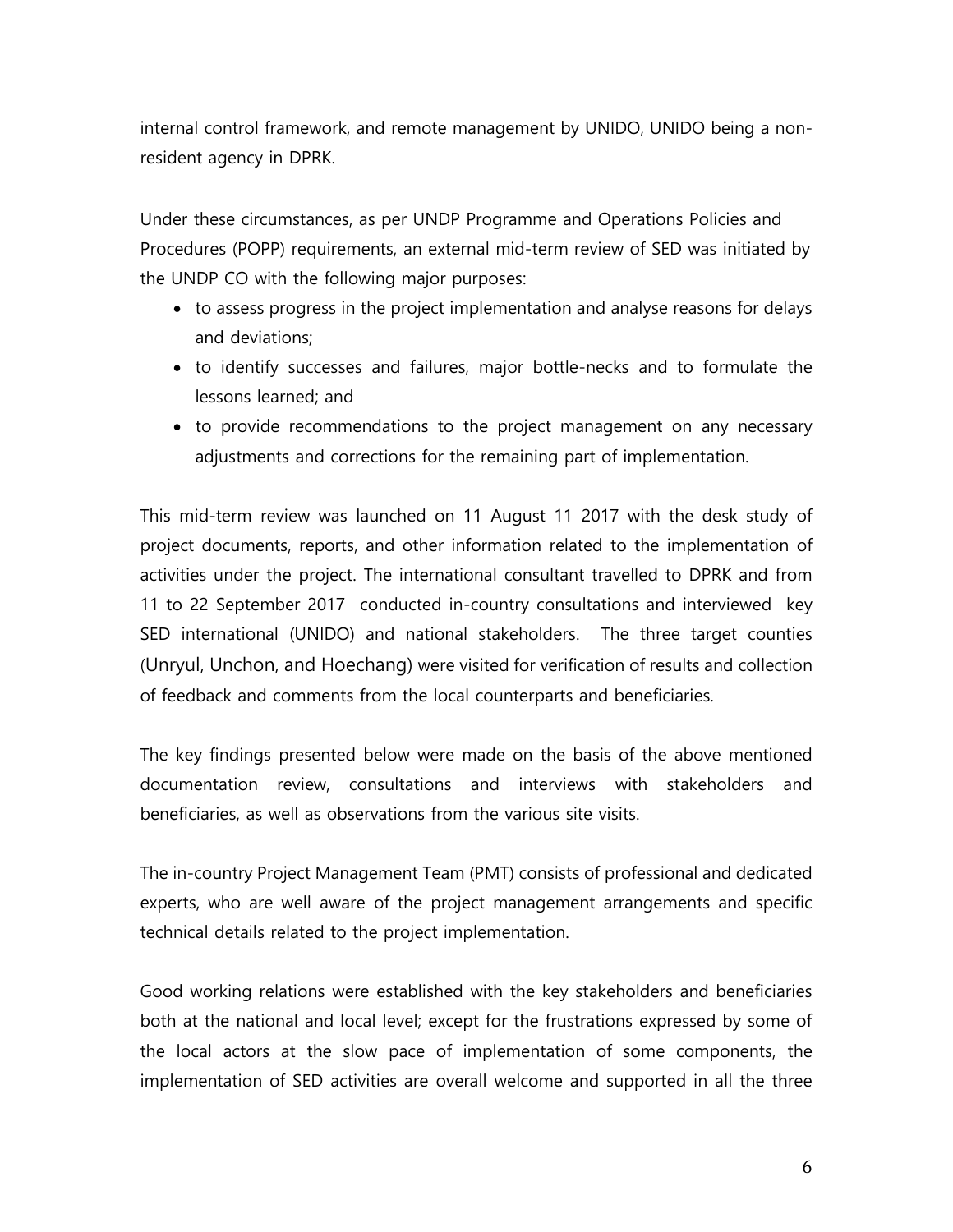target counties.

.

Despite continuing efforts of the PMT supported by the UNDP Country Office senior management to accelerate the implementation of the SED activities to realize the planned outputs and contribute to the project Outcomes, the overall progress is however still limited: vast portions of the interventions anticipated in target communities are seriously delayed, which has led to increasing disappointment among stakeholders and beneficiaries, to the point that it has become a reputational risk for UNDP DPRK.

While interventions that are under the control of the PMT and supported with needed resources are in progress or already completed, limited progress was was achieved to date in the implementation of a whole range of other SED planned activities.

The analysis suggests that the delays have been mainly related

- the requirement for vetting and clearance of items by the UN SC established Committee in New York for any international procurement;
- the closure of banking channels has led to cash conservation mode measures in most of 2016,
- Increasingly restrictive procurement policy for DPRK, which severely limits the ability of the UNDP Country Office to procure goods and services, whether international procurement or in-country procurement. Procurement policies were being revised from February to April 2017, the DPRK Country Office's delegated authority for procurement and threshold for international procurement was drastically reduced to USD 25,000 on 27 April 2017, the Country Office being also advised to undertake international procurement offshore (e.g. from UNDP Procurement Support Office in Copenhagen, or UNDP China) as a standard practice.

It should be noted that the delivery of specific components of the SED project, notably the procurement of un-sophisticated construction materials for the rehabilitation of facilities, or the design and manufacturing of wild fruits and plants processing equipment, are best achieved through national procurement, to ensure sustainability of the investment (spare parts, maintenance, etc.)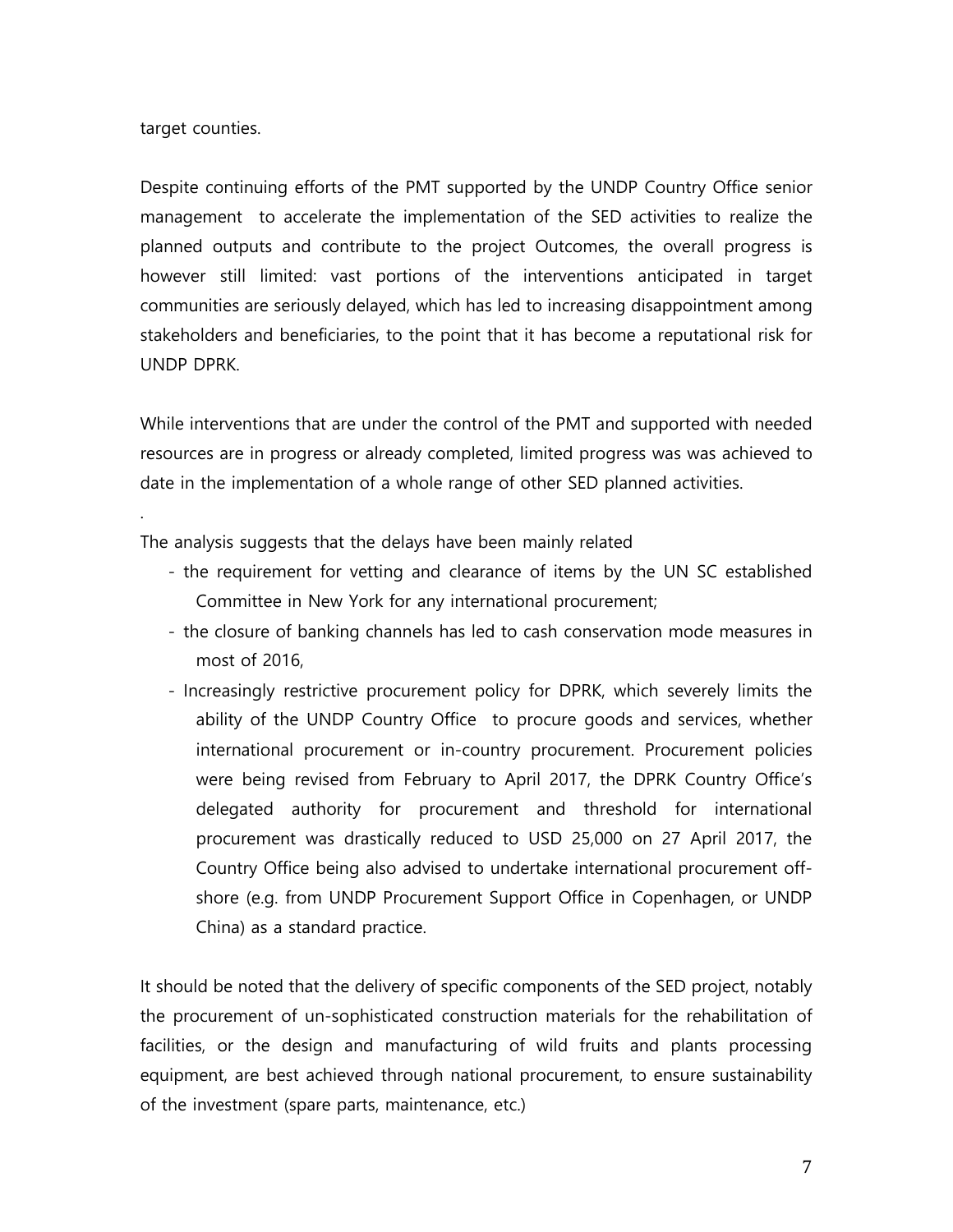Increased paper-work and transaction costs, and back and fourth communication with the UNDP Bangkok Regional Hub (BRH) have significantly hampered progress towards expected results.

UNIDO interventions are *de facto* limited to technical assistance and advice provided by international consultants<sup>4</sup>.

Against this frustrating background, the establishment and operationalisation of the Model Centers for Pistia Production in Unryul and Unchon counties may be considered as a success of the SED: equipment provided by UNDP is in use and well maintained; both centers produce enough Pistia to meet their own needs and to distribute as seeds to other farms and households within and outside target counties. Relevance, effectiveness, sustainability and impact of this intervention are obvious, and this model can be recommended for further replication within and outside the target counties.

Promotion of use of wild fruits and plants in Hoenchang county may be considered as a partial success: knowledge about their nutritional value was disseminated and accepted in the target communities. Due to delays in the procurement of industrial lines for wild fruits and plants processing, local households have not had the opportunity to supply local food processing facilities (FPF) with wild fruits and herbs, therefore not benefitting from more and varied products and also from income generation, even though the gathered wild fruits and plants were used to meet household needs.

Other SED activities are in the early stages of implementation (like support to Spirulina production, upgrading and development of local FPF, capacity building of local skills

l

<sup>4</sup> UNIDO has no opportunity to transfer money to DPRK and therefore cannot execute national procurement of goods and services (UNDP could make payments on behalf of UNIDO but the funds currently available to UNDP-DPRK are limited due to closure of money transfer channels); international procurement of goods and technology by UNIDO should be approved by the UN Sanctions Committee, what requires time exceeding the lifespan of the project; etc.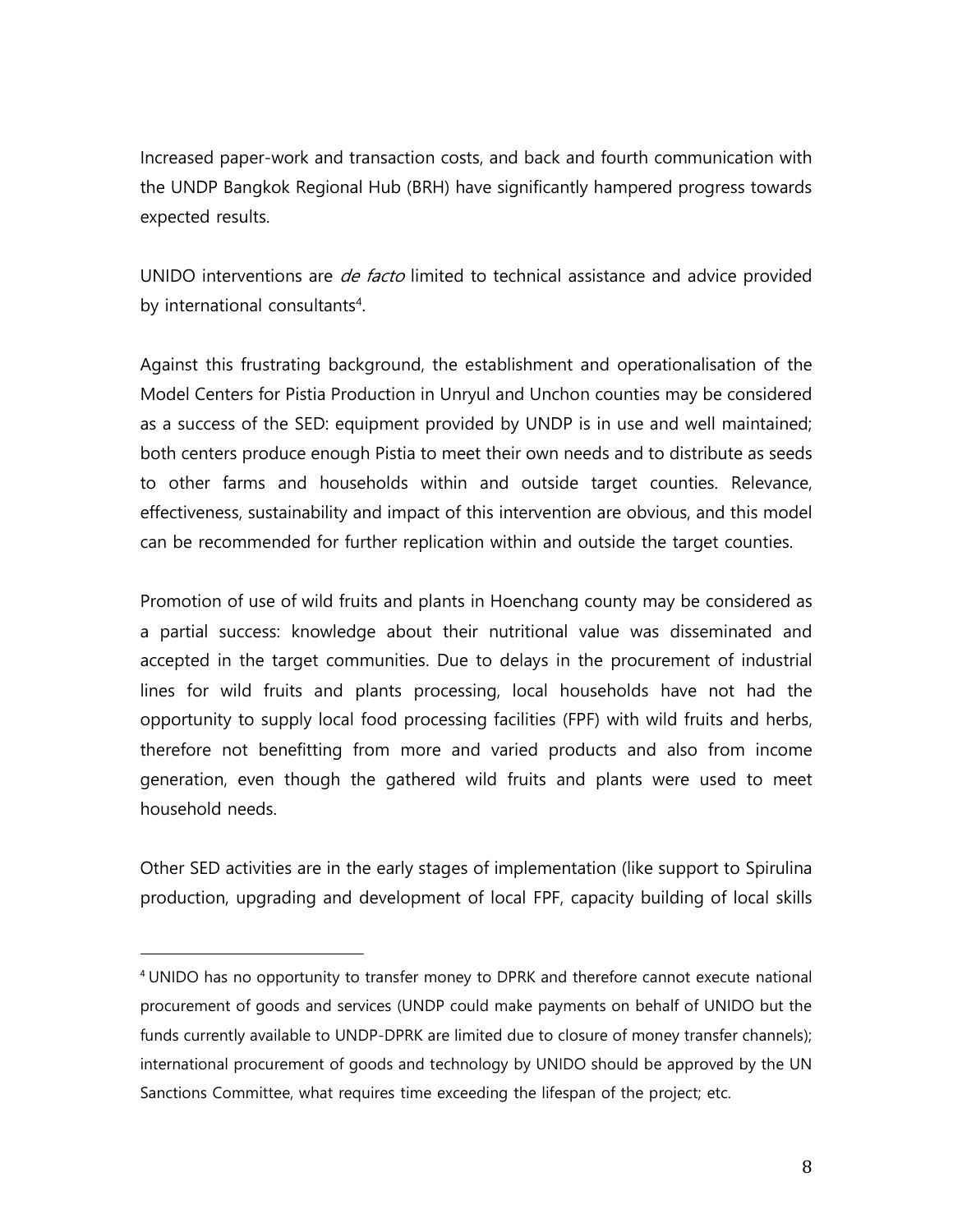development institutions) or are not launched yet, and therefore it is too early to provide their comprehensive analysis.

Overall, SED activities have proved relevant, especially as they have been planned/modified in consultation with local stakeholders and beneficiaries, and their implementation was anticipated by local communities, which has contributed, inter alia, to the preparation of premises of factories for equipment to be supplied (both for production lines and capacity building).

Whether the activities are to be implemented by UNIDO or UNDP (depending on the component concerned), the feasibility of the planned interventions (and consequently – their sustainability) requires however additional attention taking into consideration the following key factors:

- 1. Scarcity of energy resources to support the planned activities; and
- 2. Lack of funds in the target counties to conduct construction/renovation works in line with standards of Good Manufacturing Practice (GMP), which should precede an installation of production lines.

The anticipated contribution of the activities under consideration to the improvement of nutrition of targeted population, and to employment and income generation should also be taken into account, and if possible estimated, so as to measure the success of the interventions.

An additional factor which needs to be taken in to consideration as it may impact on future decisions related to the SED project, is the uncertainty that still surrounds the future of the UNDP Country Programme: the Country Programme Document (CPD) for UNDP in DPRK expired at the end of December 2016, and it extension, or a new CPD was not approved by the Executive Board. In the absence of formal extension of the CPD, only existing projects may continue (based on the SBAA and the signed project documents), but new investments or expansion may not be considered by UNDP.

Currently, also depending on the future of the UNDP CPD and progress registered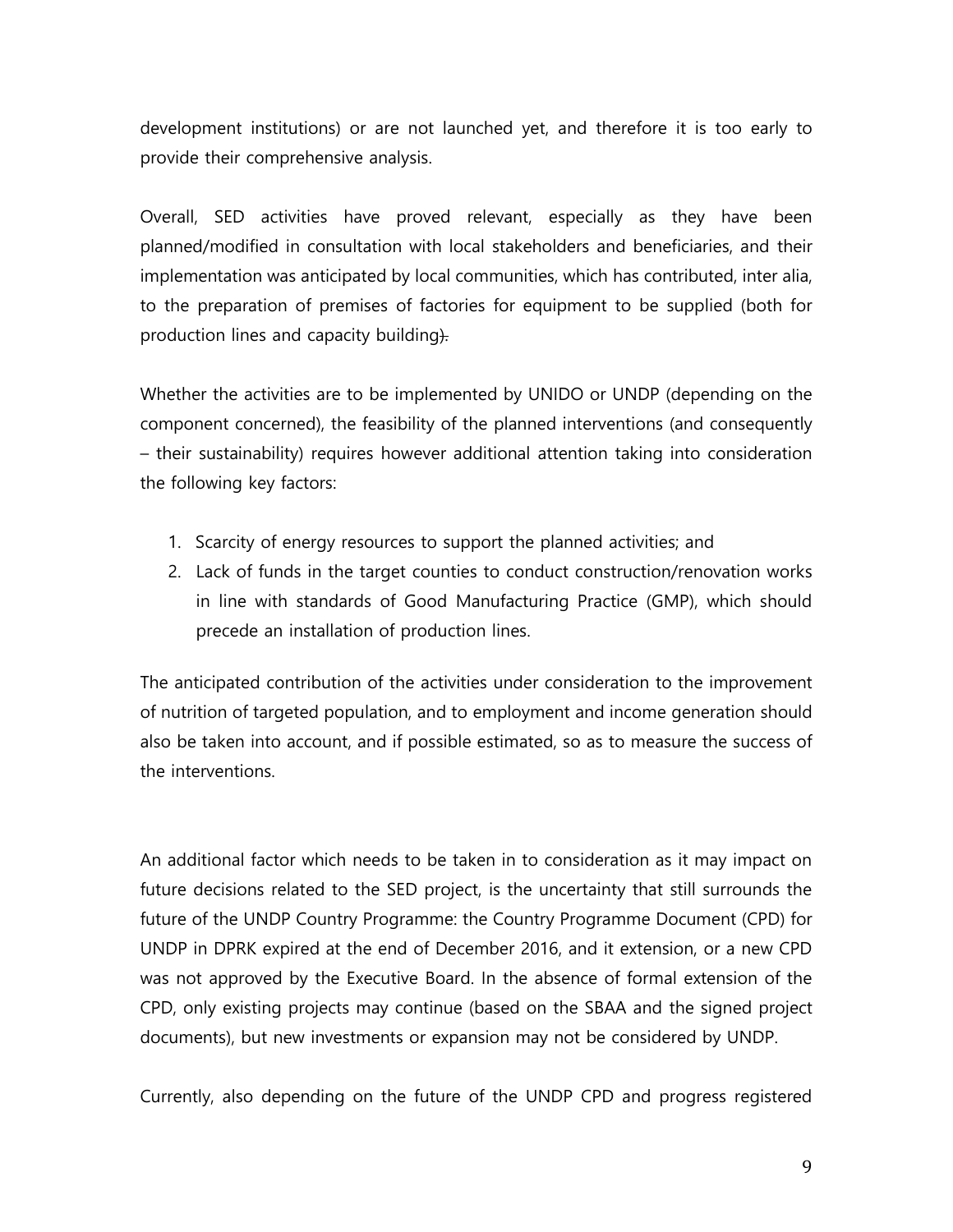during the upcoming months, the management of the SED project is faced with three scenarios:

- 1. To complete the project and related planned/approved activities within timeframe allocated by the extension document (till July 2018);
- 2. To seek a no-cost extension of the timeframe of the project beyond mid-2018 (taking into account that two other projects will continue)
- 3. If the CPD is formally extended or renewed, to consider the extension of the timeframe of the SED project together with allocation of additional budget.

Under scenario 1, the PMT should prioritize and focus on activities that have registered most progress to date (Spirulina production), while trying to accelerate the national procurement of equipment for food processing factories (in all three counties) and most feasible daily necessity factories (e.g. soap factory in Unchon), as well as equipment provision for training and skills development centers.

The revision of the project plans till July 2018 may release additional funds which could be allocated to the replication of the successful model of Pistia production in the target counties.

The completion of the majority of activities as foreseen in the Project Document does not appear feasible in the remaining months, however. Moreover, 6 to 9 months will not be sufficient for the required capacity building, further undermining sustainability and impact of the SED intervention.

Under scenario 2, , whereby a no-cost extension would be sought, there would be of course more time for the implementation of planned activities but in this case the management of the SED project will be dangerously stretching an already tight budget potentially compromising the full the implementation of activities as anticipated by the target communities. To make a no-cost extension more effective and feasible, it is advisable to reassess priorities within the already planned SED activities, and to focus on those interventions with the highest relevance and impact (therefore reallocating both time and money).

Although possibly more hypothetical at this stage, the third scenario is probably the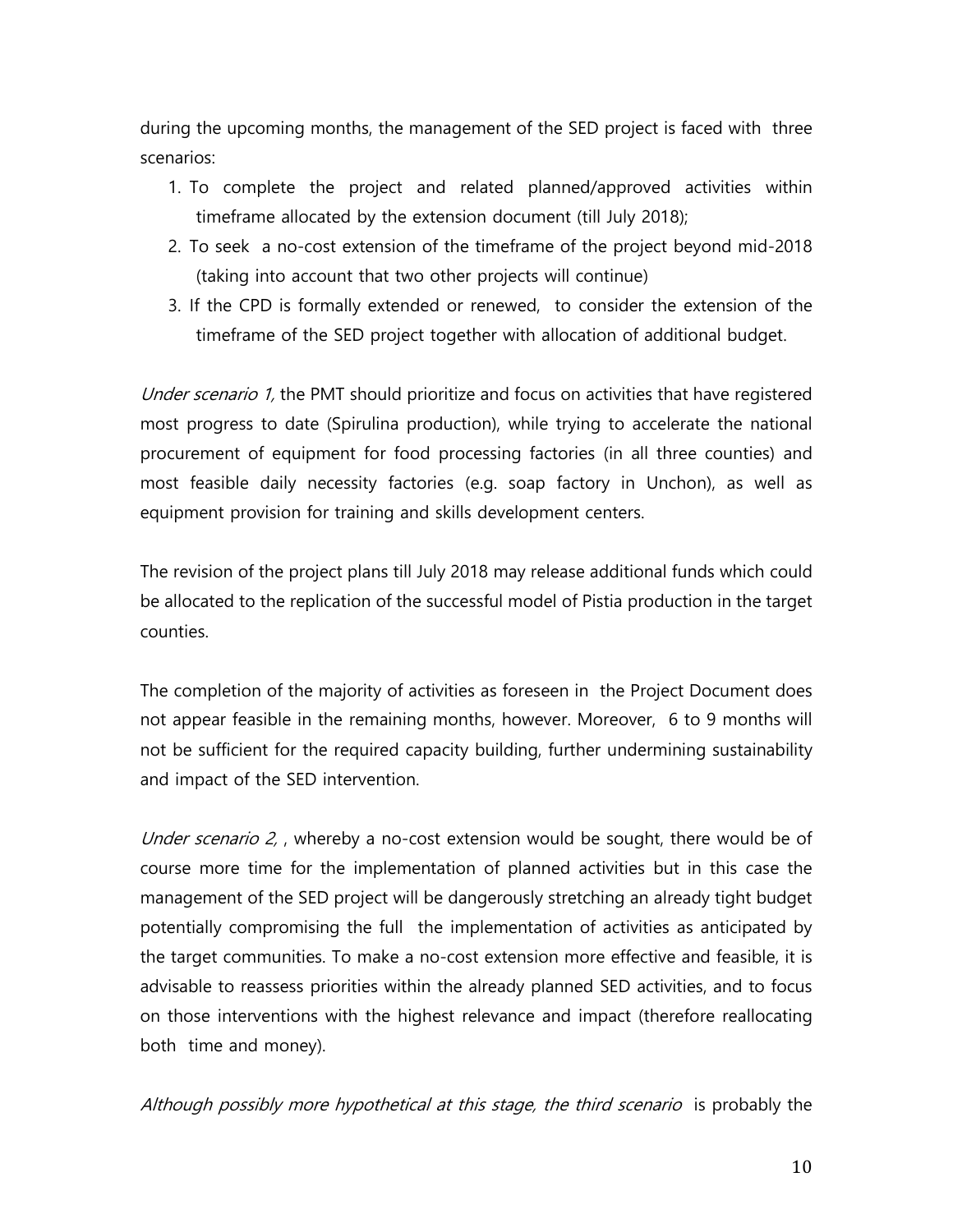most desirable one from the perspective of ensuring an effective contribution to the SED outcomes and ensuring lasting and sustainable impact. Such an approach to the SED finalization would allow SED to reach major goals but also provide an opportunity:

- to support replication of the most successful models within or beyond target counties,
- to introduce new products with rich nutritional values, and
- to contribute to the improvement of the access to energy sources (ideally based on the results or in cooperation with other UNDP project, which is currently under implementation in DPRK – Sustainable Energy Solutions (SES).

In any case, regardless of decisions made by UNDP with respect to the future of the SED project beyond mid-2018, the management of the SED projects should take every measure, and seize every opportunity, and not spare any effort to accelerate the rate of delivery.

From this perspective the following steps may be recommended:

- 1. To re-assess a feasibility of delivery of the tasks currently allocated to UNIDO by the UNDP PMT and the additional resources (if any, both in terms of time and money) needed for this purpose, taking into account experience to date as well as recent changes in the working environment of the project
- 2. Based on the above assessment, to revise the current agreement with UNIDO with appropriate tasks and budget being reallocated so as to increase the responsibilities of UNDP in the implementation at county/ri level, thus also reducing transaction costs, and to restrict UNIDO's contribution to the provision of international technical expertise.
- 3. In the process of procuring goods, both materials and equipment, rely as much as possible on resources available and/or produced locally, which not only helps expediting delivery, but also saves transportation costs and, even more importantly, simplifies provision of after-sale maintenance and support, and therefore sustainability.
- 4. Under current circumstances, the UNDP Country Office, while ensuring due diligence and compliance, should continue exploiting every opportunity to simplify administrative procedures and cut corners, e.g. accelerate approvals for procurement, rely on UNDP China, and develop other effective strategies.